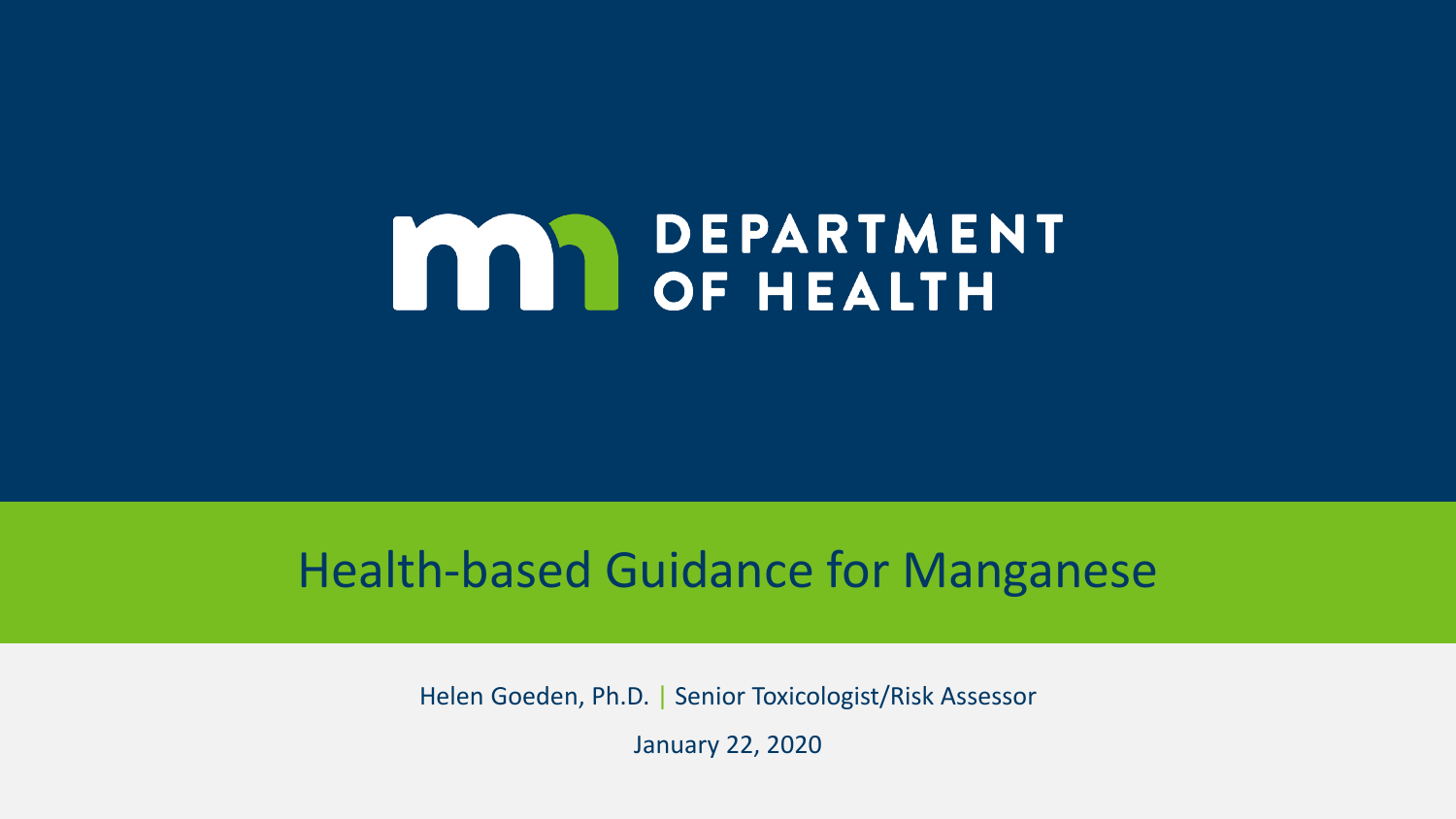

- Manganese (Mn)
	- What is it?
	- Why are we concerned?
- How is water guidance calculated?
- Basis of manganese water guidance
- Questions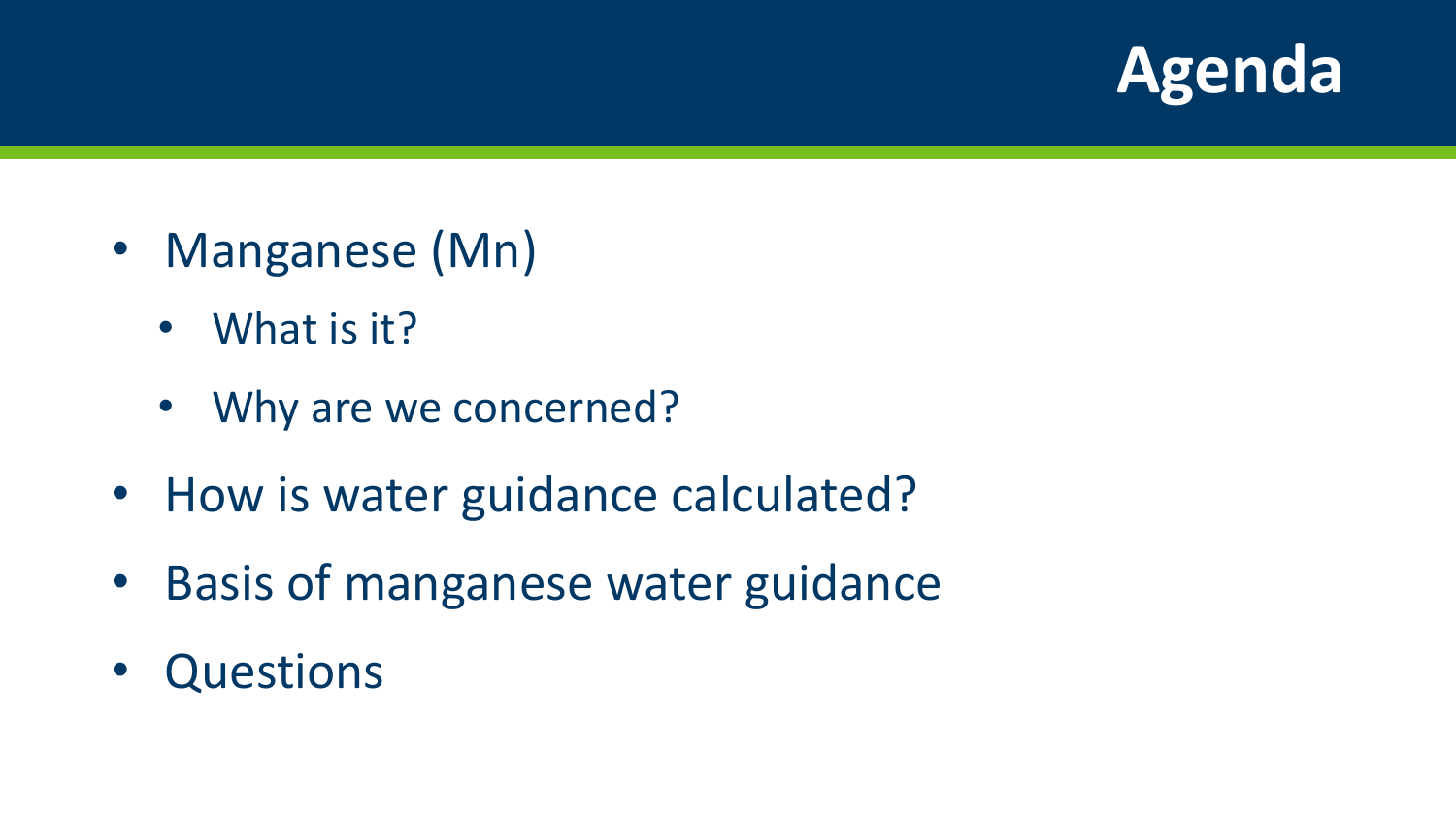# **Manganese (Mn) – What is it?**

**BUT**

• Naturally occurring element

54.938045 Manganese

• Essential nutrient

| <b>Age</b>   | <b>Adequate Intake</b><br>(mg/day) | <b>Upper Limit</b><br>(mg/day) |
|--------------|------------------------------------|--------------------------------|
| $0 - 6$ mon  | 0.003                              |                                |
| $7 - 12$ mon | 0.6                                |                                |
| $1 - 8$ yr   | $1 - 1.5$                          | $2 - 3$                        |
| 9 yr & over  | $1.6 - 2.3$                        | $6 - 11$                       |

- We get enough from food & water
- More easily absorbed when in water



OSHA.gov

# At high levels: a neurotoxin

"Manganism"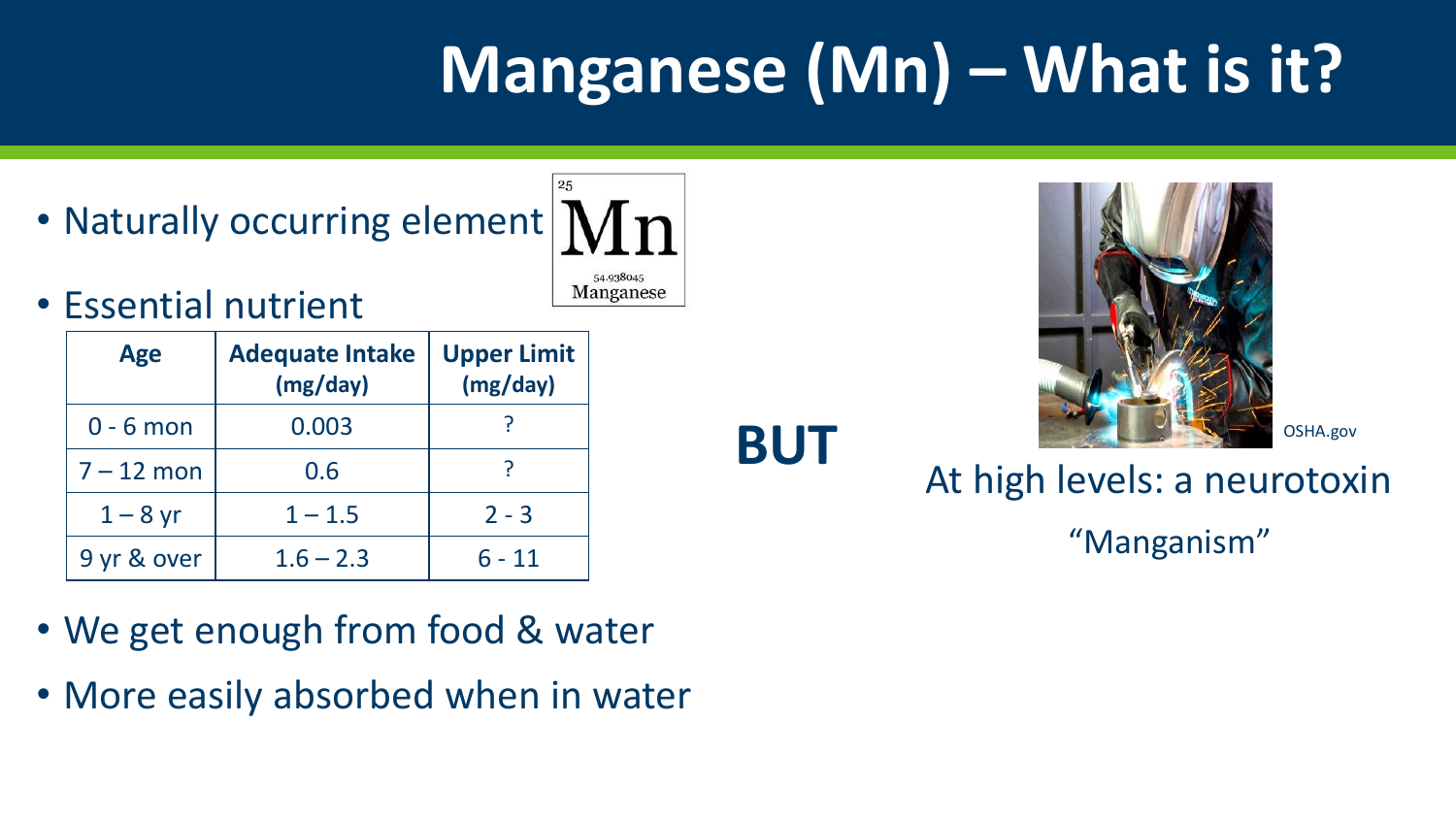# **Manganese – Why are we concerned?**

#### Babies are at greater risk

- Rapidly growing and developing
- Higher absorption but less able to get rid of Mn from the body
- Breastmilk levels are below 15 ppb
- Mn is added to formula (FDA set a minimum but no maximum level. Measured  $\sim$ 70 – 700 ppb.)

#### Drink more for their size

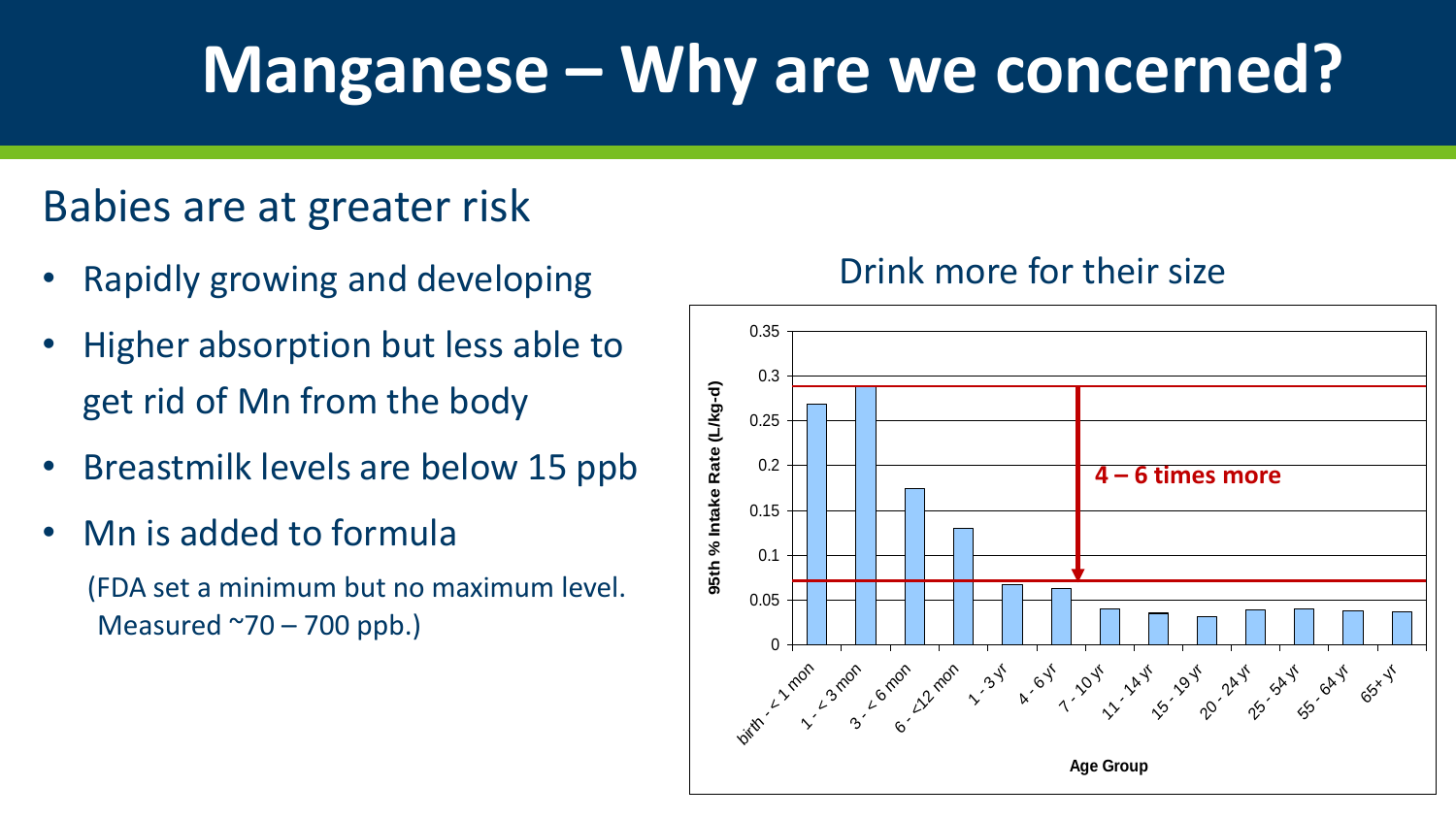# **Manganese – Why are we concerned?**

#### Potential risk

- Studies of children drinking water with elevated Mn report subtle neurobehavioral changes, such as small changes in memory, concentration and motor skills
- Controlled studies in very young laboratory animals reported neurological effects, such as decreased learning, behavioral changes and motor skills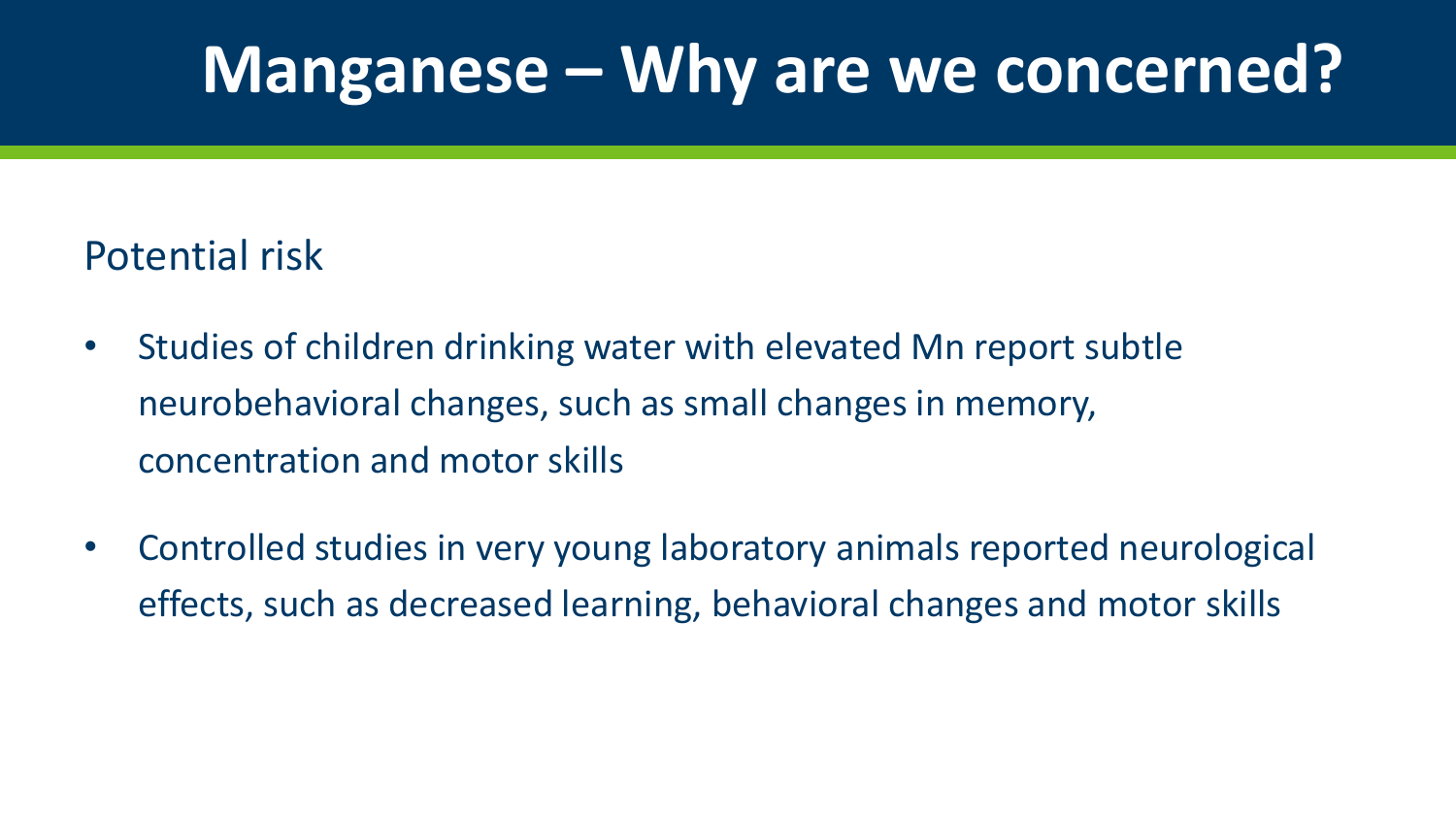# **How is water guidance calculated?**

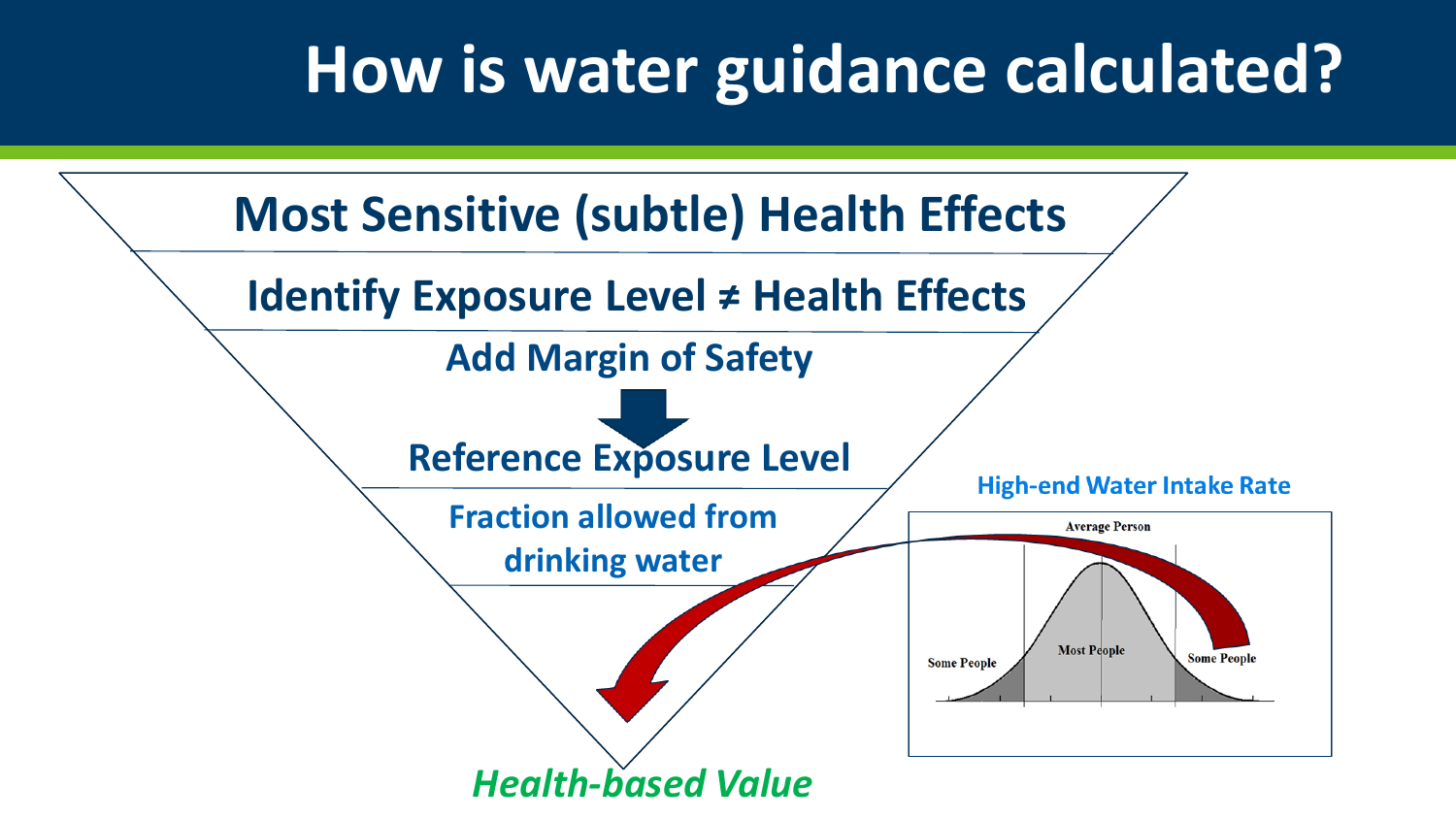## **Health-based Water Guidance**

A concentration of a contaminant in water that can be consumed by the most highly exposure and sensitive individuals in a population with little or no risk to health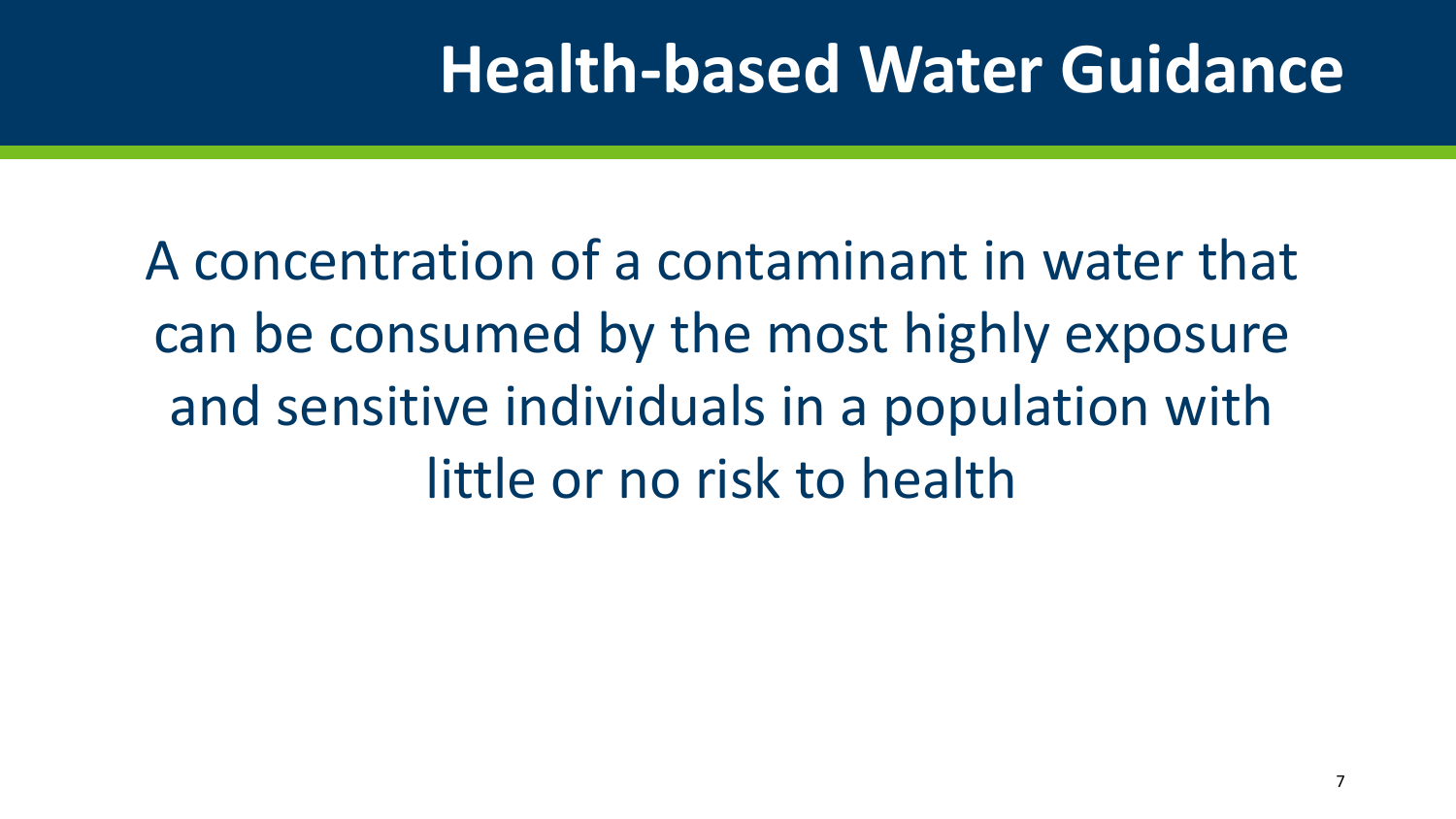### **How was manganese guidance calculated?**

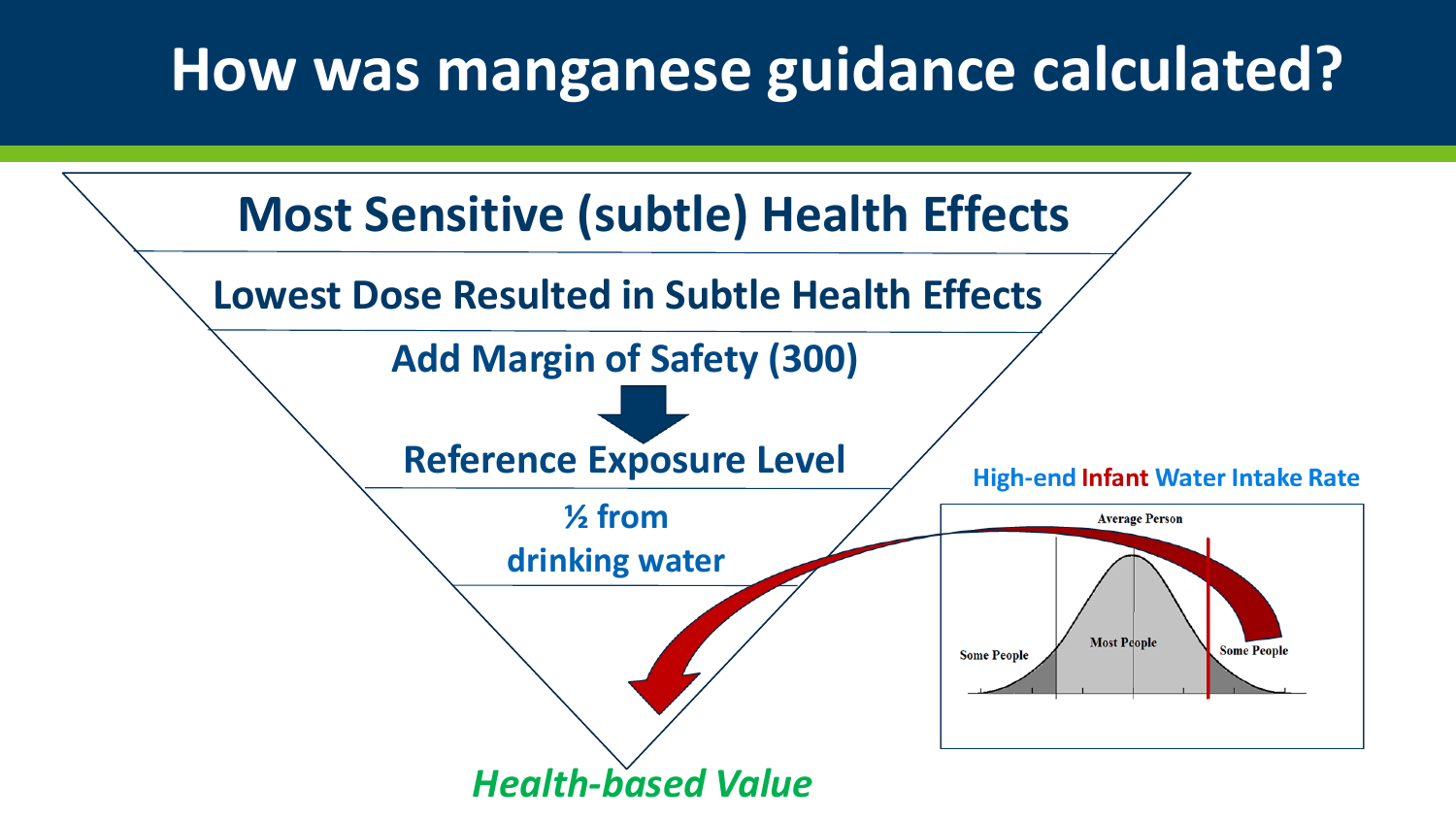### **Manganese water guidance**



**Infants** 100 ppb



#### **Everyone else** 300 ppb